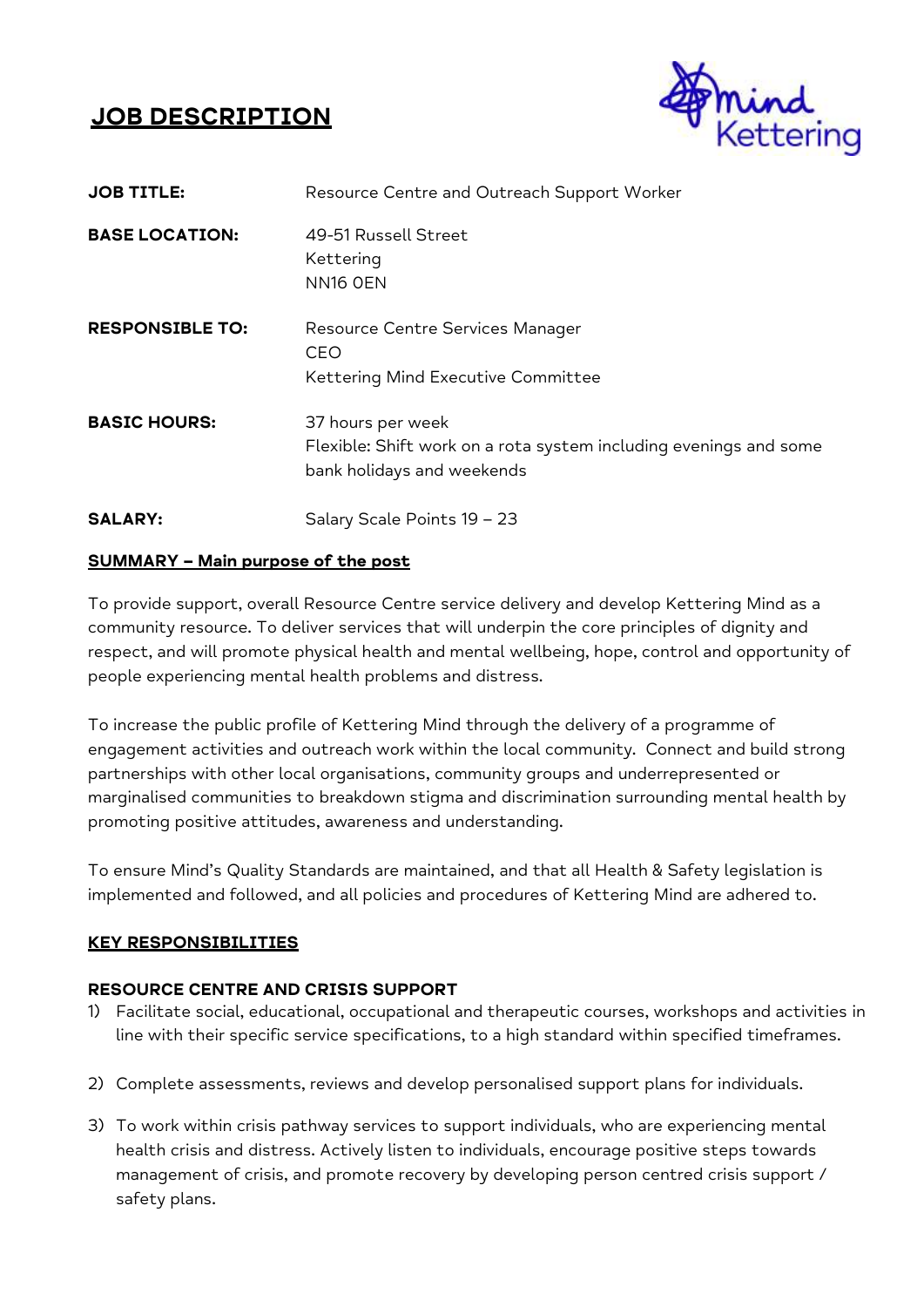- 4) Support individuals to develop self-management strategies and to make the best use of local resources available to them, signposting or making referrals to other agencies as required.
- 5) Actively safeguard and risk assess all individuals that access the service and escalate to appropriate professionals and other services where medical intervention or formal mental health assessment and support is required.
- 6) To provide personalised individual care packages for clients of Kettering Mind services. Ensuring the needs of individual service users are addressed, and regularly review the effectiveness of the service in relation to service user's expressed needs and interests.
- 7) Support the Services Manager with the recruitment, induction, training, support and supervision of volunteers.

### **OUTREACH AND COMMUNITY ENGAGEMENT**

- 8) Take part in proactive partnership working, networking and outreach work through the delivery of community engagement events and training to enhance the public profile Kettering Mind undertakes in the local community.
- 9) Develop and facilitate engaging training and awareness sessions on a variety of topics and present to potentially large groups of people.
- 10) To liaise and support with other local organisations and community groups to promote mental health awareness and Kettering Minds services. Ensuring positive professional working relationships are developed and maintained at all times.
- 11) Maintain a comprehensive knowledge of other local services and organisations to enable individuals to be signposted to the most appropriate local services for their needs.
- 12) To utilise and engage individuals with lived experience and volunteers to support with outreach and engagement work.

# **GENERAL DUTIES**

- 13) To use current client record management systems, to record, monitor, evaluate and review effectiveness of services. This will include providing verbal and/or written reports to the Service Manager and completing monitoring reports within specified timeframes. To be responsible for ensuring all records are accurate and up to date.
- 14) Promote and encourage service user involvement across all levels of the organisation.
- 15) To work flexibly to ensure continuity across all Kettering Mind service areas; this will involve covering shifts as part of a rota system.
- 16) Account for the Resource Centre daily money taking, cashing up and banking. Adhering to policies and procedures that are in place underpinning the seriousness of ethics, charitable integrity and handling cash.
- 17) To ensure the maintenance, comfort and security of the premises in use, and that special attention is given to health and safety, cleanliness and presentation inside and out.